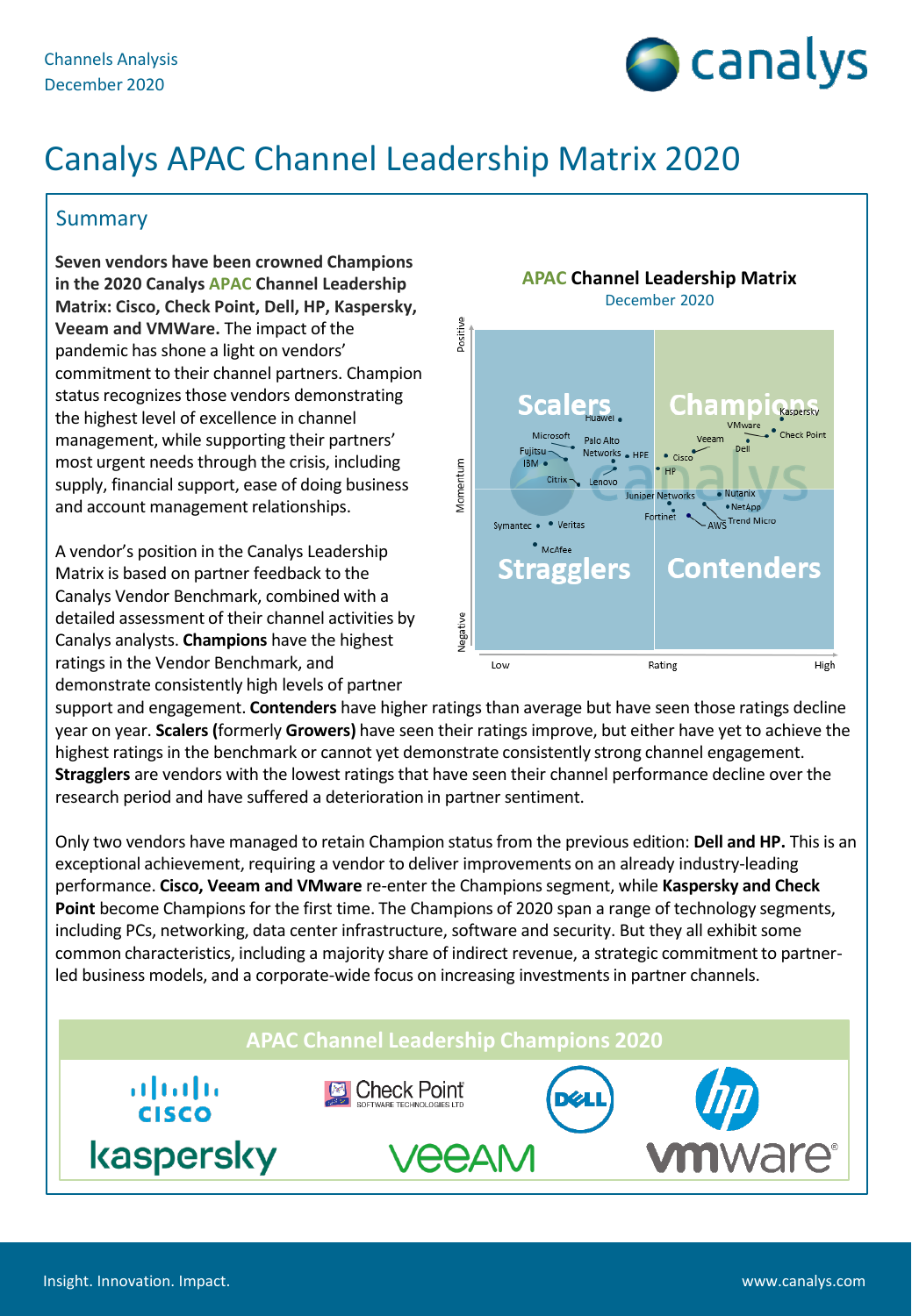

# Canalys APAC Channel Leadership Matrix 2020

### Summary: Contenders, Scalers and Stragglers

**Contenders:** AWS, Fortinet, Juniper Networks, NetApp, Nutanix and Trend Micro have maintained high vendor benchmark ratings relative to their competitors, or have made significant investments, but have seen partner sentiment fall over the last year. **AWS** continues to refine its engagement with partners, as the channel becomes more important to its growth. Partners, from large SIs to resellers, are increasingly investing in building AWS practices. SMBs are a strategic focus area for 2021, and AWS is actively building SMB resources to accelerate momentum. **Fortinet** recently made some changes to its partner program, including a tiering rename tagged to a partner's engagement level. Partners are also able to customize their Fortinet support to match their business model. **Juniper Networks** has made significant increases in channel focus and investment, including the launch of its successful Enterprise Plus program. This delivers enhanced support and benefits for partners that are delivering growth with Juniper, as well as committing to training and marketing activities. **NetApp** is evolving into a cloud-based vendor and along with this, its channel program is also evolving with upgraded partner incentives tied to cloud-based purchases and emphasis on landing new business. **Nutanix** announced a new, simplified partner program called Elevate, bringing together its global partner ecosystem under one integrated platform with a focus on accelerating growth across its expanded portfolio. It is well positioned for success in 2021. **Trend Micro** continues to enhance its channel program by making network, endpoint and email security solutions available through a standard platform and has increased the number of dedicated account managers to support channel partners across the region. It is also prioritizing the development of MSP channels.

**Scalers:** Citrix, Fujitsu, HPE, Huawei, IBM, Lenovo, Microsoft and Palo Alto Networks have seen improvements in their vendor benchmark scores over the last year but are still below the scores of the highest-performing vendors or have demonstrated inconsistency in their strategy or execution. **Citrix's**  partner momentum has been steadily increasing with partner sentiment improving over the last year, helped by demand for its VDI solutions during lockdowns. **Fujitsu's** channel momentum in APAC has steadily gained pace, as it focuses on building new channel partnerships in several countries within the region and providing support and enablement activities. **HPE** continues to drive its partners, through incentives and programs, toward higher-value solutions in hybrid IT and consumption-based offers with a key focus on its GreenLake solution. HPE's investment in the channel and key technology alliances with vendors such as Nutanix helps drive its ongoing channel relevance. **Huawei** has been expanding its channel presence in the region, with a strong focus on its cloud platform and artificial intelligence (AI) portfolio of solutions. But it remains to be seen how the ongoing tension between China and the US will affect Chinese vendors such as Huawei. **IBM** has been encouraging partner specializations around hybrid and multi-cloud, AI, cybersecurity and advanced analytics among its partners. **Lenovo** has made improvements to its bid processes and incentives through the launch of project "Velocity", with the aim of further simplifying its channel tools and processes across both its PC and data center groups. **Microsoft**  continues to direct its partner incentives toward those building managed services and/or developing their own IP for cloud, as opposed to license resell, reflecting its focus on cloud platforms and solutions. Microsoft also offers the most channel-centric cloud go-to-market strategies compared with its cloud competitors. **Palo Alto Networks'** emphasis is on managed security and enabling partners to provide managed security services, supported by its dedicated MSP program.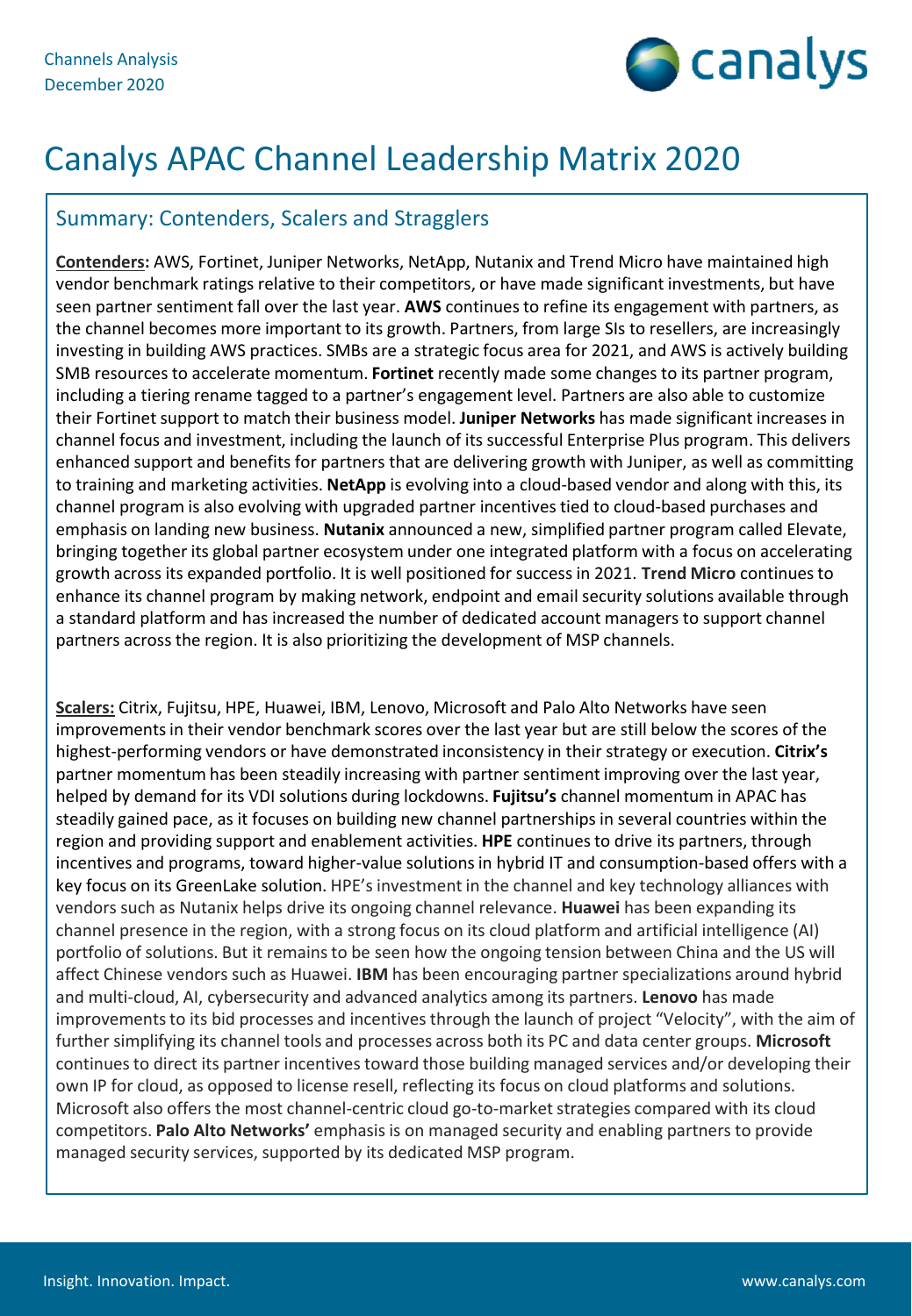

# Canalys APAC Channel Leadership Matrix 2020

### Summary: Contenders, Scalers and Stragglers

**Stragglers:** McAfee, Symantec/Broadcom and Veritas have the lowest partner scores, and have seen partner sentiment stagnate or fall in the last 12 months. **McAfee** has just completed its IPO listing and partners will hope that this will increase the vendor's focus on account management as well channel enablement programs. **Symantec's** acquisition by Broadcom continues to lead to a deteriorating relationship with its existing partners, with partners expressing concern about the lack of communication and commitment from the cybersecurity vendor. **Veritas** struggled with channel engagement in this region, especially among the smaller channel partners across APAC. Account management as well as profitability are areas where partners have rated Veritas low compared to its competitors.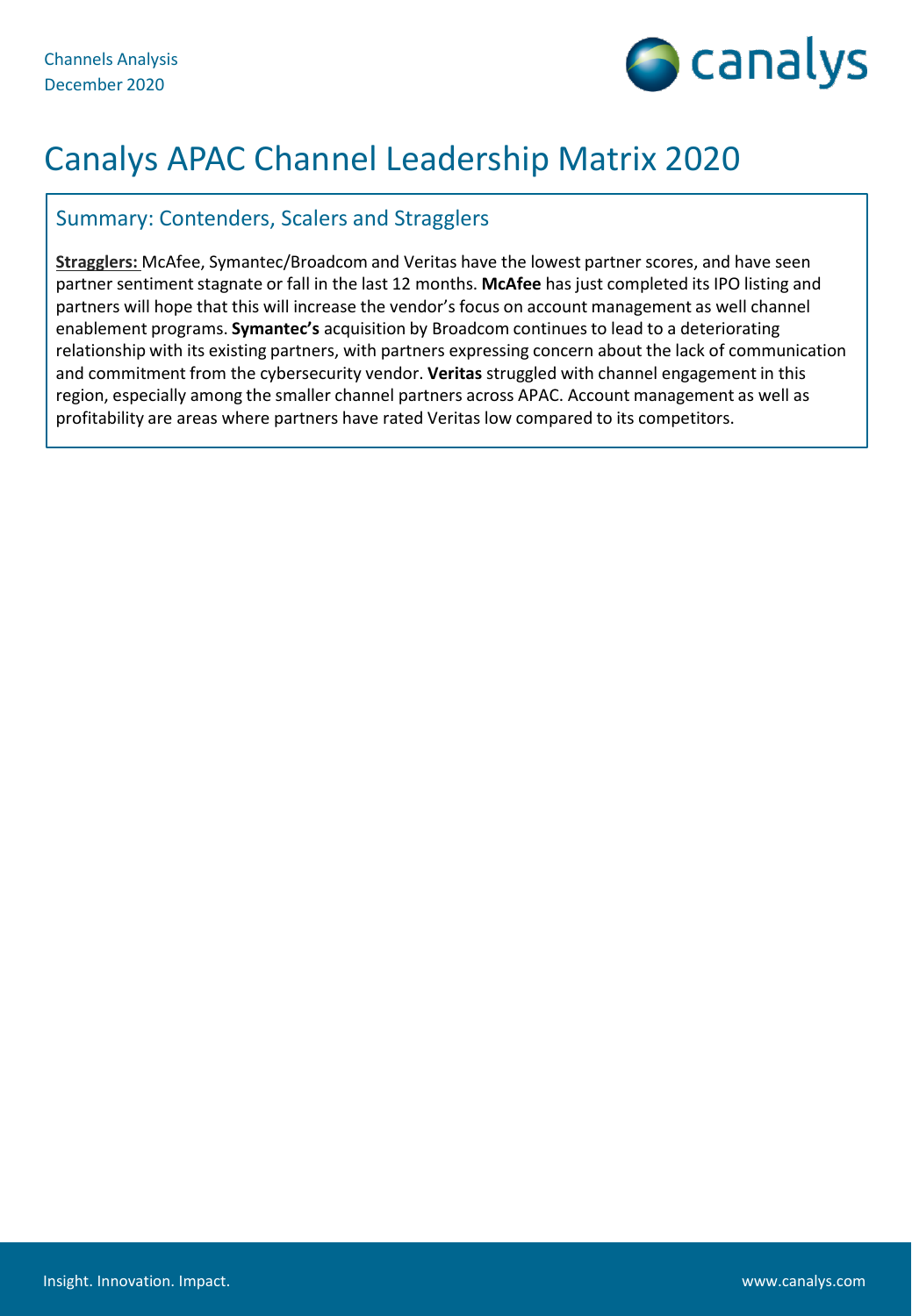

## Canalys Leadership Matrix

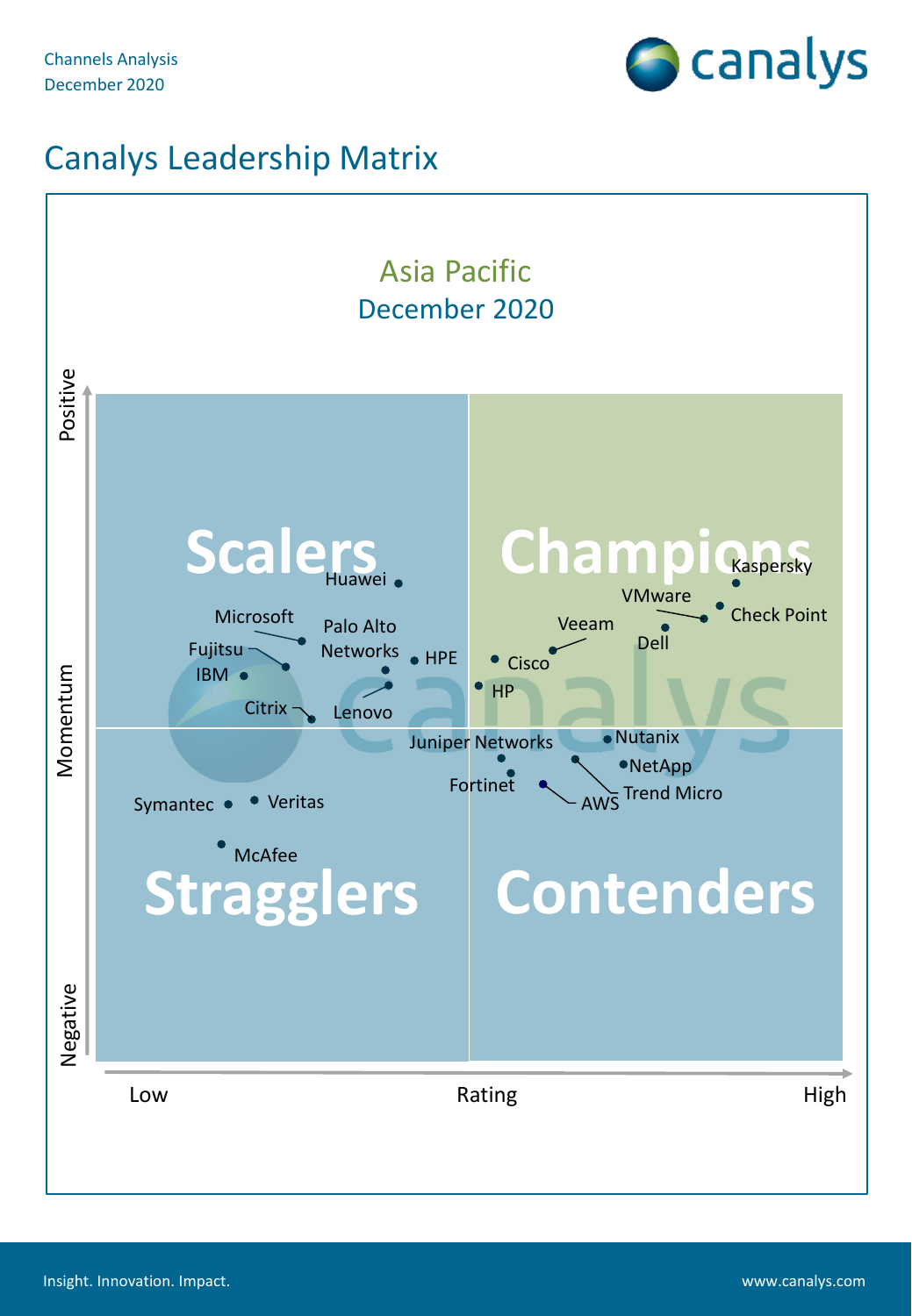

## ahah **CISCO**

### **12-month rating trend 12-month rating trend**

- Quality of technical support (7.1)
- Usefulness of portals and electronic tools (6.7)
- Accreditation and specialization programs (6.7)
- Product availability and supply (6.7)
- Ease of doing business (6.6)



• Cisco has faced a challenging year, as parts of its business – particularly on-premises networking and data centers – have come under sustained pressure during the pandemic. But its collaboration business has been a bright spot and Cisco has maintained its focus on its partners during the crisis as part of its "Perform and Transform" strategy. This prioritizes current partner success as well as helps partners create new business models for the future as Cisco continues to transition toward services and subscriptions. It has extended partner payment terms, launching deferred payment schemes via Cisco Capital and protected partner program tier status for a year, to help partners navigate cashflow challenges. It announced a new partner program structure that will better reflect partner roles.



#### **Highest rated benchmark metrics (out of 10)**

- Usefulness of portals and electronic tools (8.6)
- Ease of doing business (8.4)
- Product availability and support (8.4)
- Effectiveness of account management (8.3)
- Managing channel conflicts (8.2)



- Check Point has doubled down on its commitment to the channel, with the announcement of a new global partner program in early 2020. The program focuses on encouraging new wins, growing new areas within the Check Point portfolio, and improving ease of doing business. Channel partners can expect predictable growth margins and recognition when winning new accounts, closing strategic winbacks, and accelerating customer adoption and success in cloud security.
- The program has resonated well with partners, who are encouraged through competitive deal registration and other benefits. Partners are also rewarded for their value-add professional services and MSSP initiatives, which improves the overall customer experience.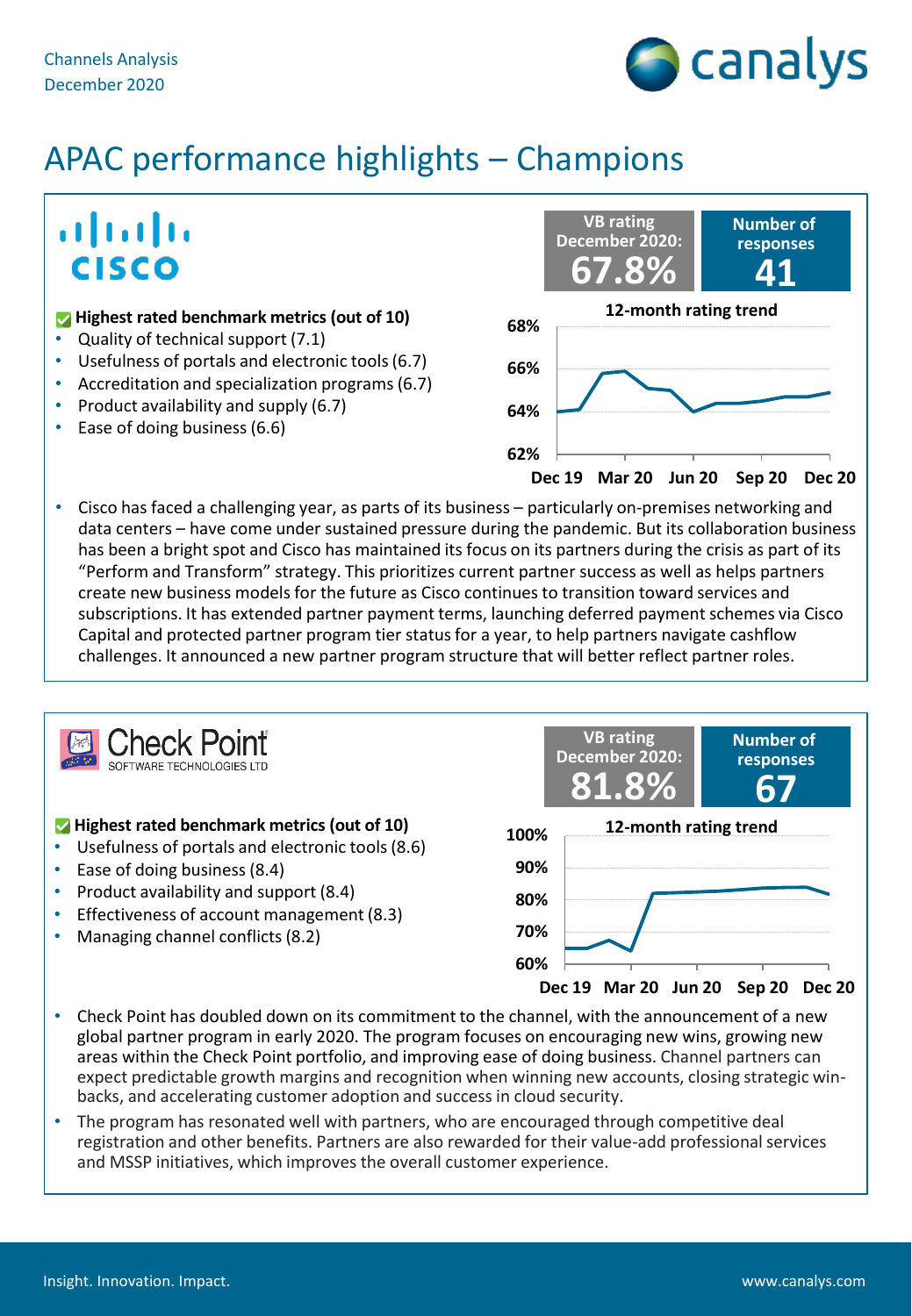



- simplicity for its channel partners. Partners are encouraged and rewarded for selling solutions across the Dell Technologies family, which counts toward their tier status and revenue requirements.
- During the early stages of the pandemic, Dell provided a one-time market development fund pay-out to partners as well as free training for metal tier partners on select products, alongside 0% interest on server and storage purchases, backed by customer deferrals of up to nine months. Dell also removed client solution growth targets for the first half of the financial year while increasing the base rates to help improve earning predictability.



#### **Highest rated benchmark metrics (out of 10)**

- Usefulness of portals and electronic tools (7.2)
- Quality of technical support (7.0)
- Ease of doing business (7.0)
- Accreditation and specialization programs (6.5)
- Effectiveness of account management (6.4)



- HP announced its new partner program, Amplify, which features a new compensation structure and a greater focus on services and data-sharing with channel partners. The new program rewards partners that offer services, collaboration between HP and its partners, and a strong digital presence.
- The Amplify program brings a deeper focus on enabling increased delivery of services such as device as a service. Service delivery capability is one of the new performance indicators that will be used to measure rewards in the Amplify program. Sales volume and goals are still part of the compensation structure under Amplify but HP is driving a shift in partner value. HP's emphasis on data-sharing requirements from partners creates concerns for some.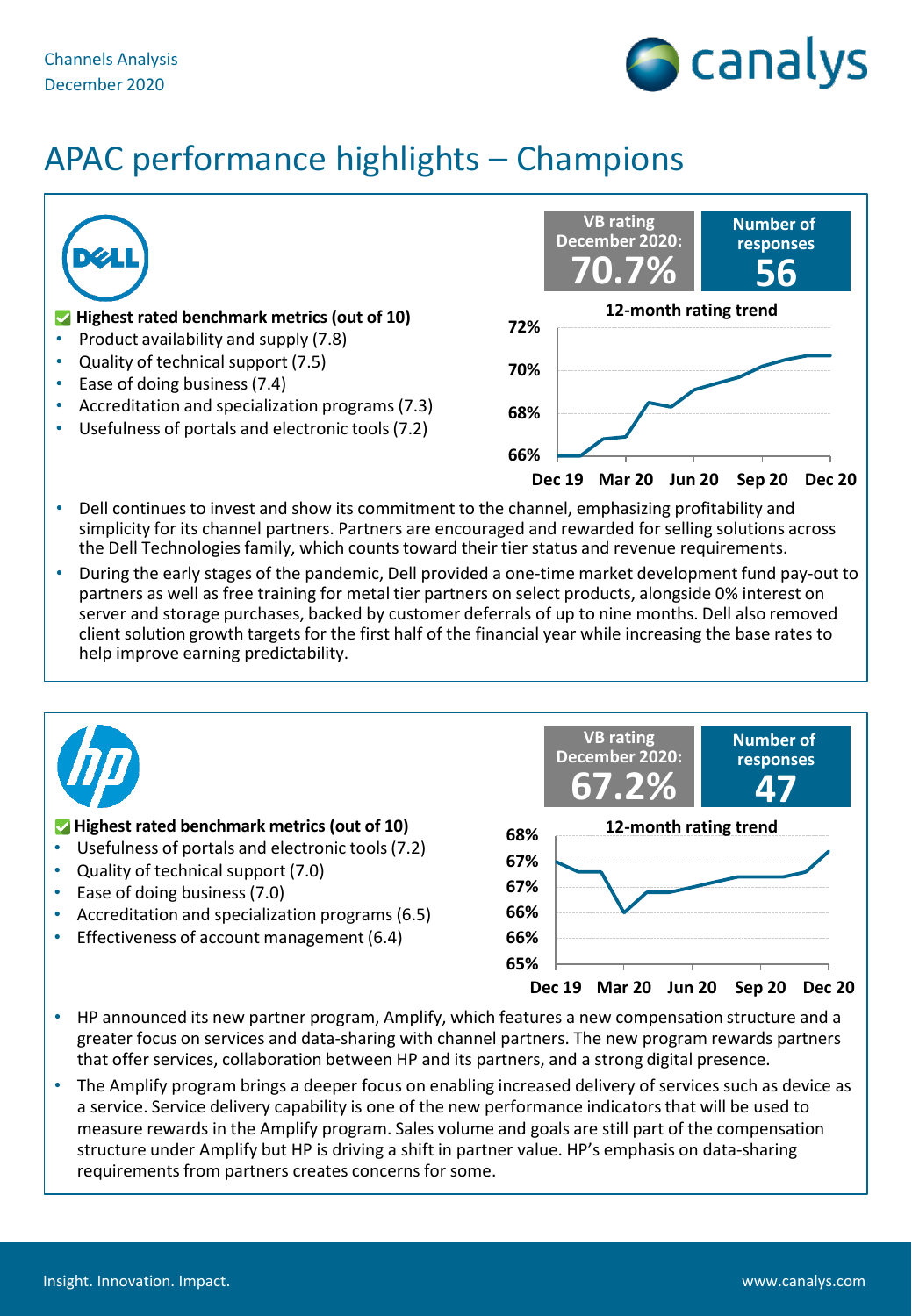

kaspersky

#### **Highest rated benchmark metrics (out of 10)**

- Managing channel conflicts (9.7)
- Ease of doing business (9.6)
- Effectiveness of account management (9.6)
- Quality of technical support (9.4)
- Product availability and supply (9.0)



- Kaspersky has fostered a highly committed and satisfied partner base, supported by ongoing improvements and continued investment in its United Partner program and a new partner portal. Partner feedback on rebates has also been positive. Building an MSP community is a key area of focus for the vendor. Kaspersky has also introduced new billing models and increased investments in terms of hiring dedicated account teams across the region.
- The newly launched partner portal provides access to reporting dashboards, documents, an ondemand multi-lingual training library, marketing content, automated deal registration and MDF processing. A multi-region lead-generation program was also implemented.



- Veeam remains a channel-focused vendor and its technology alliances with Microsoft, Lenovo, NetApp and others are appealing to channel partners. Veeam's professional services department has been aligned with its channel engagement model and the enhanced Veeam Accredited Service Partner program helps channel partners differentiate their business models and drive customer journey success.
- Veeam's focus on services will benefit channel partners that have services capabilities, as opposed to product-only resellers. Partners can also increase profitability on Veeam by offering bundled services, while at the same time increasing their value to end customers.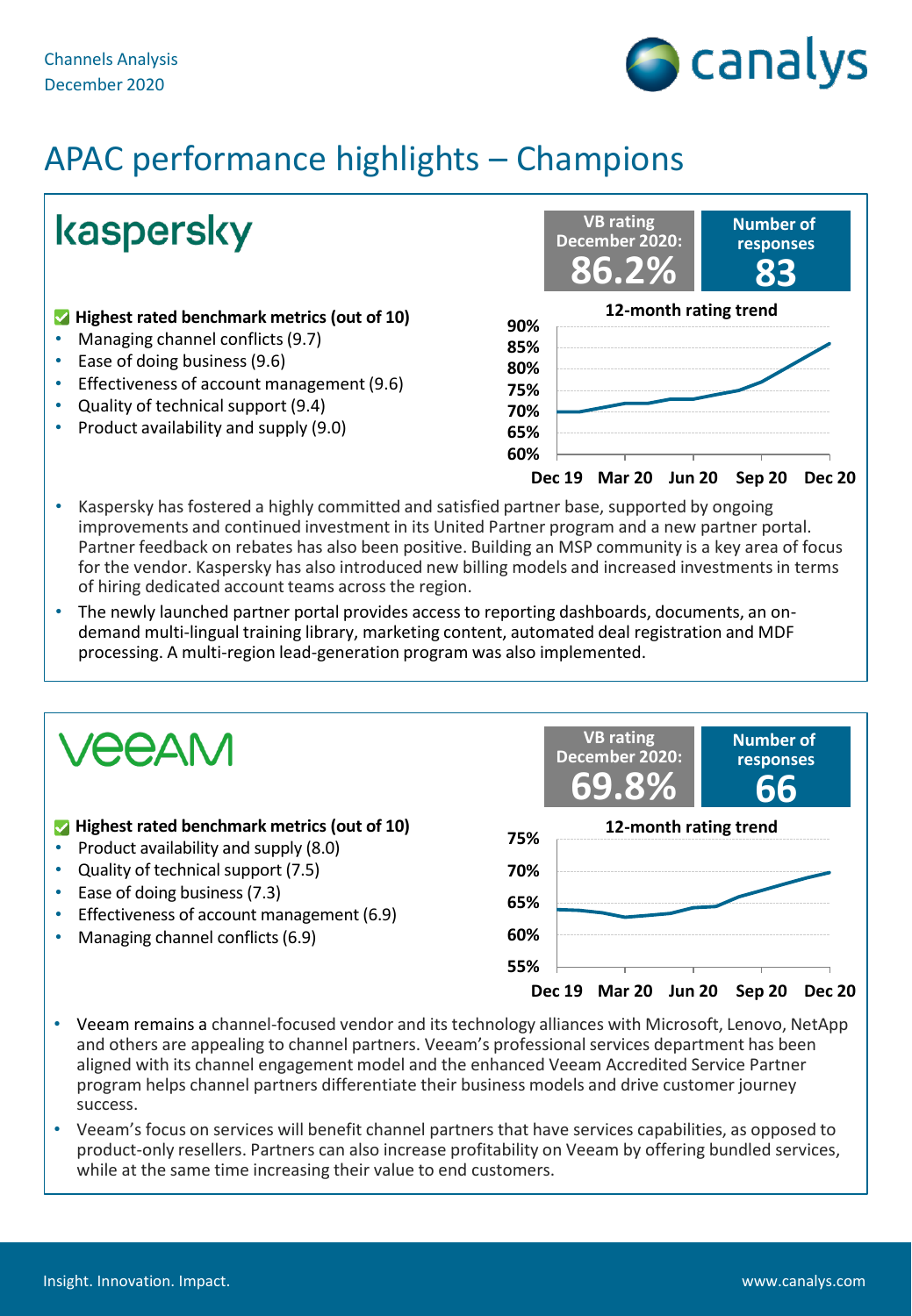

**vmware**®

#### **Highest rated benchmark metrics (out of 10)**

- Product availability and supply (8.4)
- Usefulness of portals and electronic tools (7.7)
- Quality of technical support (7.6)
- Accreditation and specialization programs (7.6)
- Ease of doing business (7.5)



• VMware launched its Partner Connect program in March this year, a significant revamp from its previous iteration. The new program is designed to enable channel partners to work with VMware based on partners' business models, with an increased emphasis on customer experience, especially for solutions such as cloud. Program enhancements include an incentives and development fund portal, with dashboards and improved visibility to help channel partners track their business and pipeline. Channel partners have received the new enhancements well. VMware's Future Ready strategy, spanning multi-cloud, application modernization, digital workspace, security and networking, gives it a powerful end-to-end portfolio for the future, enhancing its channel relevance.